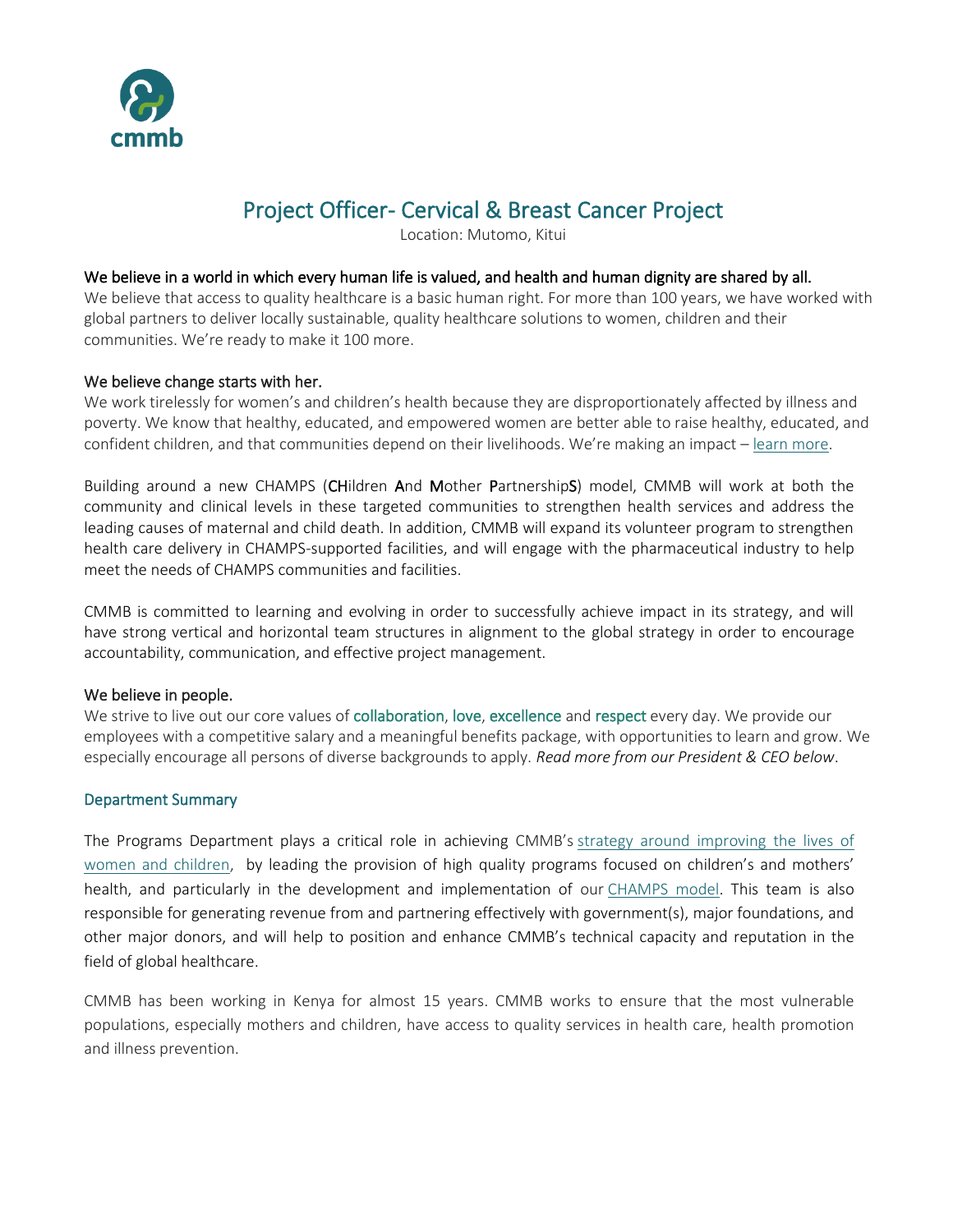

### **Overview**

You will be part of a team overseeing delivery on the goals of the Cervical and Breast Cancer project which include primary and secondary prevention as well as optimization of utilization of cancer care and treatment services. You will be expected to work directly with communities in creating demand for screening services. You will also work with clinical teams in the health facilities to catalyse access to timely and quality cancer care and treatment. Lastly, the nature of this role will expose you to work with program team and other stakeholders including Ministry of Health teams towards stepped up advocacy and attention to the health of women. .

# **Responsibilities**

# Support Service Delivery

- Support the overall implementation and day to day operations of the Cervical and Breast cancer project including planning/coordinating, providing technical support and field supervision to the health facility teams in terms of service delivery and capacity development.
- Support in planning, organizing and conducting trainings and capacity building initiatives for all program supported teams including healthcare workers, Community Health Volunteers to support implementation of project activities
- Assist in developing and standardizing programmatic tools and materials including: Standard Operating Procedures; Educational and Training Materials; Program Evaluations and Reports; IEC materials
- Work with the implementing team and Program Manager to plan, construct and manage project budgets.
- Support the beneficiary health facilities to manage equipment, commodities and supplies inventory, ordering, and distribution of supplies.

### Monitoring/Evaluation

- Ensure technical rigor of program data collection, management, analysis and reporting. Collaborate with the M&E Officer and Program Manager to ensure that the quality of dashboards and reports – represent and evolve with the project.
- Participate in routine monitoring of mobile clinics and facility visits to identify gaps in quality assurance and ensure program goals are achieved.
- In close collaboration with the CHAMPS Manager and M&E to ensure project related data is collected and utilized to reinforce enhancement of patient management interventions.
- Monitor and evaluate implementation of program activities to identify gaps and challenges that should be taken into account in order to develop and implement more innovative and integrated programming
- Contribute to the analysis of research data, interpretation of results and writing of manuscripts